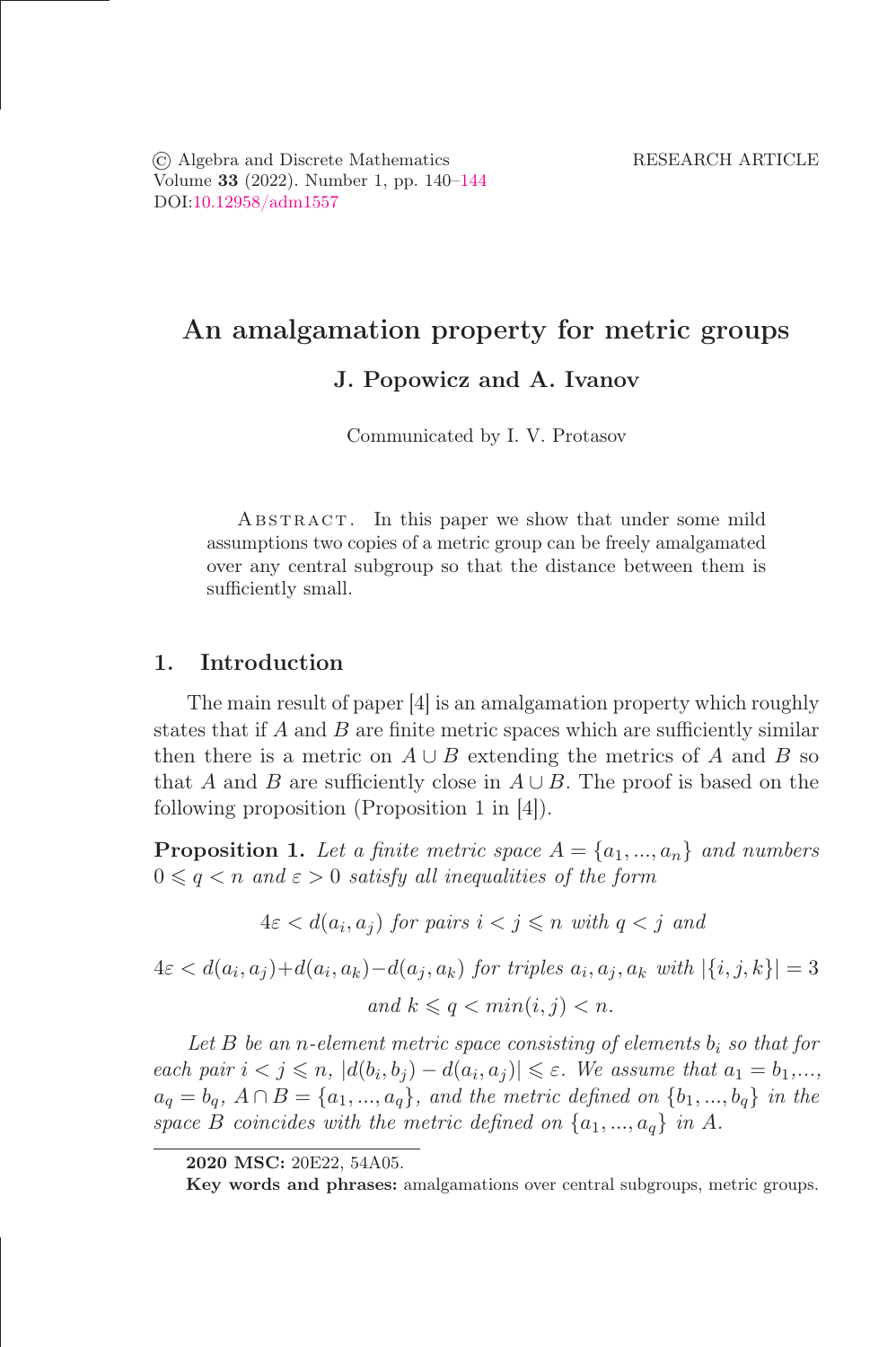Then there is a metric on  $A \cup B$  extending metrics in A and B so that for each  $q < i \leq n$ ,  $d(a_i, b_i) = \varepsilon$ .

It is clear that the second collection of inequalities given in the formulation is just a version of the triangle inequality.

The main result of our note is an algebraic version of this proposition. Removing the assumption of finiteness of A, B and  $A \cap B$  we add an operation making  $A$  and  $B$  metric groups (i.e. the metric is invariant) and  $A \cap B$  a subgroup of both A and B. Since in this case  $A \cup B$  is not a group we replace it by an amalgamation over  $A \cap B$ . One of the simplest possibilities is the amalgamated sum  $A \oplus_{A \cap B} B$ . In this case we obviously need the assumption that  $A \cap B$  is contained in the intersection of the centres of A and B. Furthermore we replace the condition of similarity  $|d(b_i, b_j) - d(a_i, a_j)| \leq \varepsilon, i < j \leq n$ , just by the assumption that B is an isometric copy of A. Finaly this proposition looks as follows.

<span id="page-1-0"></span>**Theorem 1.** Let  $(G, d_G)$  be a a metric group, H be a subgroup of  $Z(G)$  and  $\varepsilon$  be a positive real number which satisfies all inequalities of the following form

$$
4\varepsilon < d_G(a, b) \text{ for pairs } a \neq b \text{ of } G \text{ and}
$$
\n
$$
4\varepsilon < d_G(a, c) + d_G(c, b) - d_G(a, b) \text{ for triples } a, b, c \in G
$$
\n
$$
\text{with } |\{a, b, c\}| = 3.
$$

Then there is a metric  $\hat{d}$  on  $G \oplus_H G$  extending  $d_G$  on every summand so that for each  $a \in G \setminus H$ ,  $\hat{d}((a,1),(1,a)) = \varepsilon$ .

Moreover the metric  $d$  is invariant if and only if  $G$  is abelian.

In this formulation the left copy of G consists of the set  $\{(a, 1) : a \in G\}$ and the right one is  $\{(1,a): a \in G\}$ . For  $a \in H$  we add a relation identifying each  $(a, 1)$  with  $(1, a)$ . It is worth noting here that inequalities of the formulation are equivalent to ones where  $\alpha$  is replaced by the unit 1. Thus they exactly correspond to inequalities of Proposition 1.

## 2. Proof of Theorem 1. Amalgamation

We define  $\hat{d}$  on  $G \oplus_H G$  as follows:

- when  $((a')^{-1}a, b'b^{-1})$  belongs to  $(G \times H) \cup (H \times G)$  then let  $\hat{d}((a, b), (a', b')) = d_G((a')^{-1}a, b'b^{-1});$
- when  $((a')^{-1}a, b'b^{-1}) \notin (G \times H) \cup (H \times G)$  then let  $\hat{d}((a, b), (a', b')) = d_G((a')^{-1}a, b'b^{-1}) + \varepsilon.$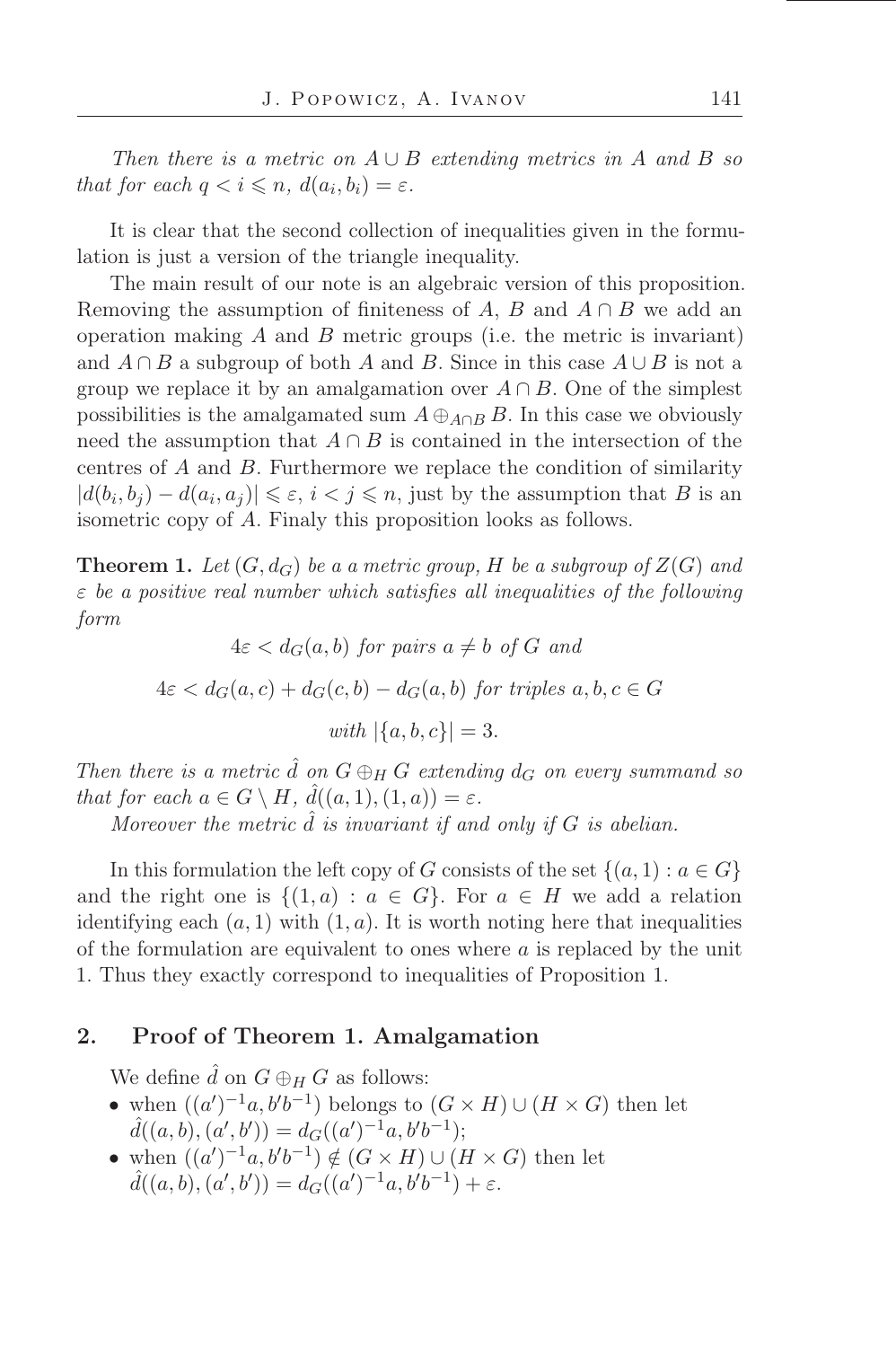It is clear that  $d((a, 1), (1, a)) = \varepsilon$  for all  $a \in G \setminus H$ . It is worth noting that by invariantness of  $d_G$  we have  $d_G((a')^{-1}a, b'b^{-1}) = d_G(ab, a'b')$ . Thus when  $\hat{d}((a, b), (a', b')) = 0$ , we have  $ab = a'b'$  and  $(a')^{-1}a = b'b^{-1}$ . Moreover the latter value must belong to H; we see  $((a')^{-1}a, 1) = (1, b'b^{-1})$ and

$$
(a,b) = (a',1) \cdot ((a')^{-1}a,1) \cdot (1,b) = (a',1) \cdot (1,b'b^{-1}) \cdot (1,b) = (a',b').
$$

To verify that  $\hat{d}$  is a metric we need to show the triangle inequality. Let  $(a_i, b_i) \in G \times G$ , where  $i \in \{1, 2, 3\}$ . We start with the observation that when  $d((a_1, b_1), (a_2, b_2)) = \varepsilon$ , then

$$
a_2^{-1}a_1 = b_2b_1^{-1} \notin H.
$$

Using this and metric invariance we see that

$$
d_G(a_2^{-1}a_3, b_2b_3^{-1}) = d_G(b_2b_1^{-1}a_1^{-1}a_3, b_2b_3^{-1}) = d_G(a_1^{-1}a_3, b_1b_3^{-1}).
$$

When this number is not 0, it is greater than  $\varepsilon$ . Thus the definition of d says that

• the triangle inequality for  $\hat{d}$  holds in any triangle where one of the sides is  $\varepsilon$ .

Assume that all sides are greater than  $\varepsilon$ . Then for any  $i, j \in \{1, 2, 3\}$  we have

 $|\hat{d}((a_i, b_i), (a_j, b_j)) - d_G(a_i b_i, a_j b_j)| \leq \varepsilon.$ 

In particular the value

 $\hat{d}((a_1, b_1), (a_2, b_2)) + \hat{d}((a_3, b_3), (a_2, b_2)) - \hat{d}((a_1, b_1), (a_3, b_3))$ 

does not differ from

$$
d_G(a_1b_1, a_2b_2) + d_G(a_3b_3, a_2b_2) - d_G(a_1b_1, a_3b_3)
$$

more than  $3\varepsilon$ . Since the second one is greater than  $4\varepsilon$  we see that the triangle inequality holds.

To see the last statement note that when  $G$  is abelian, it is straightforward that

$$
\hat{d}((a_1,b_1)(a_3,b_3),(a_2,b_2)(a_3,b_3)) = \hat{d}((a_1,b_1),(a_2,b_2)),
$$

i.e.  $d$  is invariant.

For the contrary direction assume that  $a \in G \setminus Z(G)$  and  $ab \neq ba$  for some  $b \in G$ . Then  $\{a, b\} \cap H = \emptyset$  and  $\varepsilon = \hat{d}((1, a), (a, 1))$ . On the other hand  $d_G(a, a^b) > 0$ , i.e.  $\varepsilon \neq \hat{d}((1, a^b), (a, 1))$ . Thus

$$
\hat d((1,a),(a,1))\neq \hat d((1,b^{-1})(1,a))(1,b),((1,b^{-1})(a,1)(1,b))).\quad \ \ \Box
$$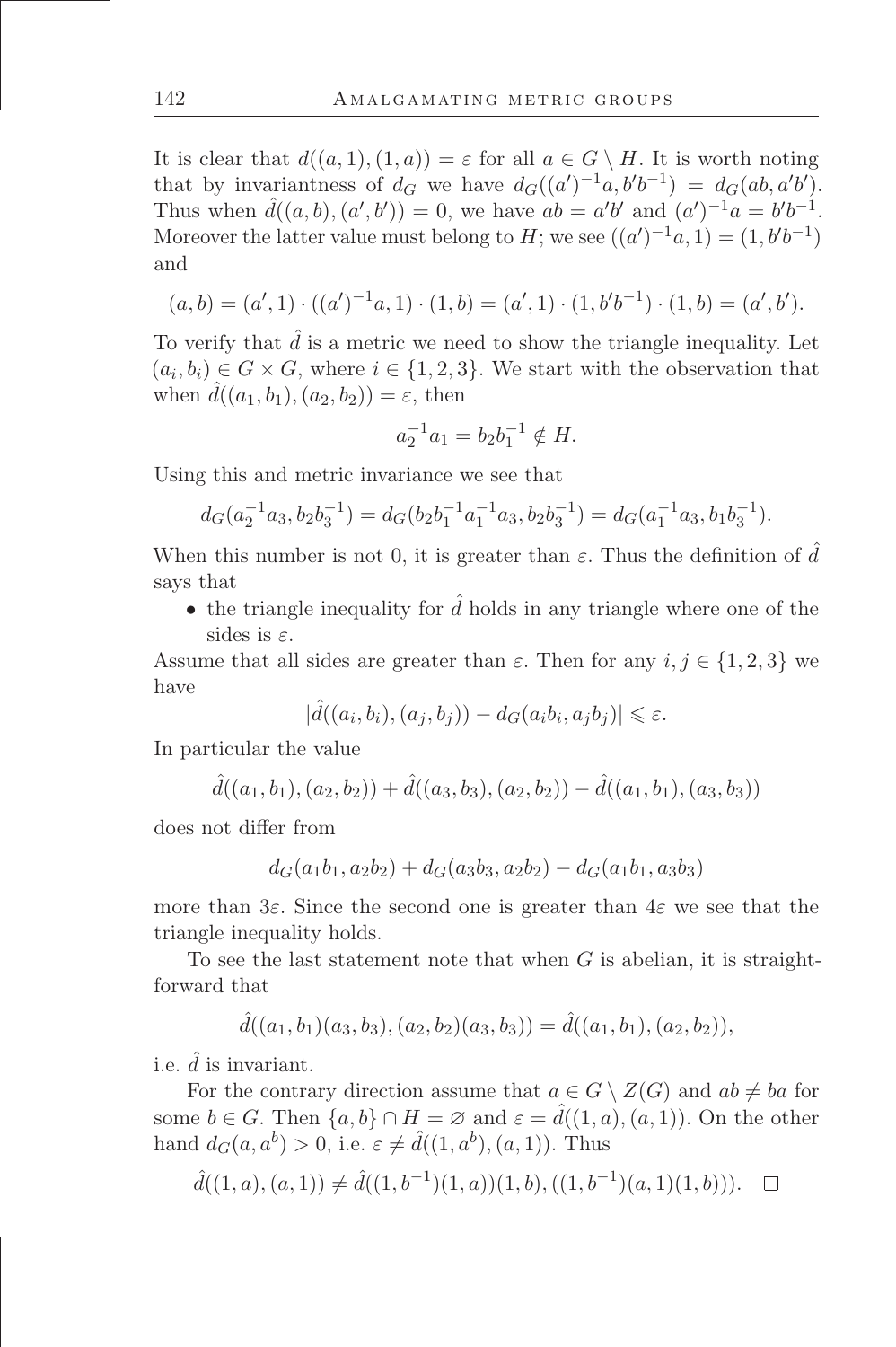**Remark 1.** The final part of the proof above shows that  $G$  is abelian if the relation  $d(\bar{g}_1, \bar{g}_2) = \varepsilon$  is invariant in  $G \oplus_H G$ .

Remark 2. An easy example for the theorem. When the cyclic group  $C(n)$  is realized by complex powers of  $e^{\frac{2\pi i}{n}}$  one can consider the invariant metric  $d_G(z_1, z_2) = ||z_1 - z_2||$ . Then the real number  $\frac{1}{5} \sin \frac{\pi}{n}$  works as  $\varepsilon$ .

Remark 3. It is natural to compare Theorem [1](#page-1-0) with the approach of the paper [4]. When  $(G, d_G)$ , H and  $\varepsilon$  satisfy the assumptions of Theorem [1](#page-1-0) one can try to amalgamate two copies of  $(G, d_G)$  over H just like metric spaces by the method of the proof of Proposition [1](#page-0-0) given in [4]. It is curious that then we obtain a metric, say  $d_{IMI}$ , on the set  $\{(a, 1) : a \in$  $G\} \cup \{(1,a): a \in G\} \subseteq G \oplus_H G$ , which coincides with d provided by Theorem [1.](#page-1-0) The corresponding verification is rather straightforward by the definition of  $d_{IMI}$  given in the proof of Proposition [1](#page-0-0) in [4].

# 3. Comments

(I) The material of our paper obviously follows the direction of the survey paper [1]. It is also related to some questions discussed in [2]. Possible model theoretic connections are indicated in [4].

(II) P. Niemiec has proved in [5] that there is an elementary abelian 2-group  $\mathbb G$  with an invariant metric  $d$  which coincides with the Urysohn space  $\mathbb U$  as a metric space. We remind the reader that  $\mathbb U$  is a ultrahomogeneous Polish space such that any separable metric space embeds into U isometrically. Thus any separable metric space  $(X, d)$  can be considered as a subspace of a metric abelian group, i.e. an object which can be treated by our methods. For further adjustment to the situation of Theorem [1](#page-1-0) we need a way to view a metric space with a distinguished subspace as a metric group with a distinguished subgroup. In particular given finite subspace  $X_0 \subset X$  and isometric emedding  $\rho_0 : X_0 \to \mathbb{G}$  is there an isometric embedding  $\rho: X \to \mathbb{G}$  extending  $\rho_0$  such that the subgroup  $\langle \rho(X_0) \rangle$  does not intersect  $\rho(X \setminus X_0)$ ? We now explain why the answer is positive. Indeed, applying free amalgamation (i.e. Theorem 2.1 of [1]) we see that there is a metric space  $X'$  containg  $X_0$  which is a copy of X by an isometry fixing  $X_0$  pointwise such that  $\langle \rho_0(X_0) \rangle \cup X'$  has a metric extending the ones of the summands and  $\langle \rho_0(X_0) \rangle \cap X' = X_0$ . One of definitions of ultrahomogeneity (applied to  $\mathbb{U}$ ) states that X' can be chosen in U. This gives the required isometry  $\rho$ .

(III). Remark (II) can be considered in the context of papers [3] and [6]. Roughly they provide a viewpoint of metric structures where the notion of